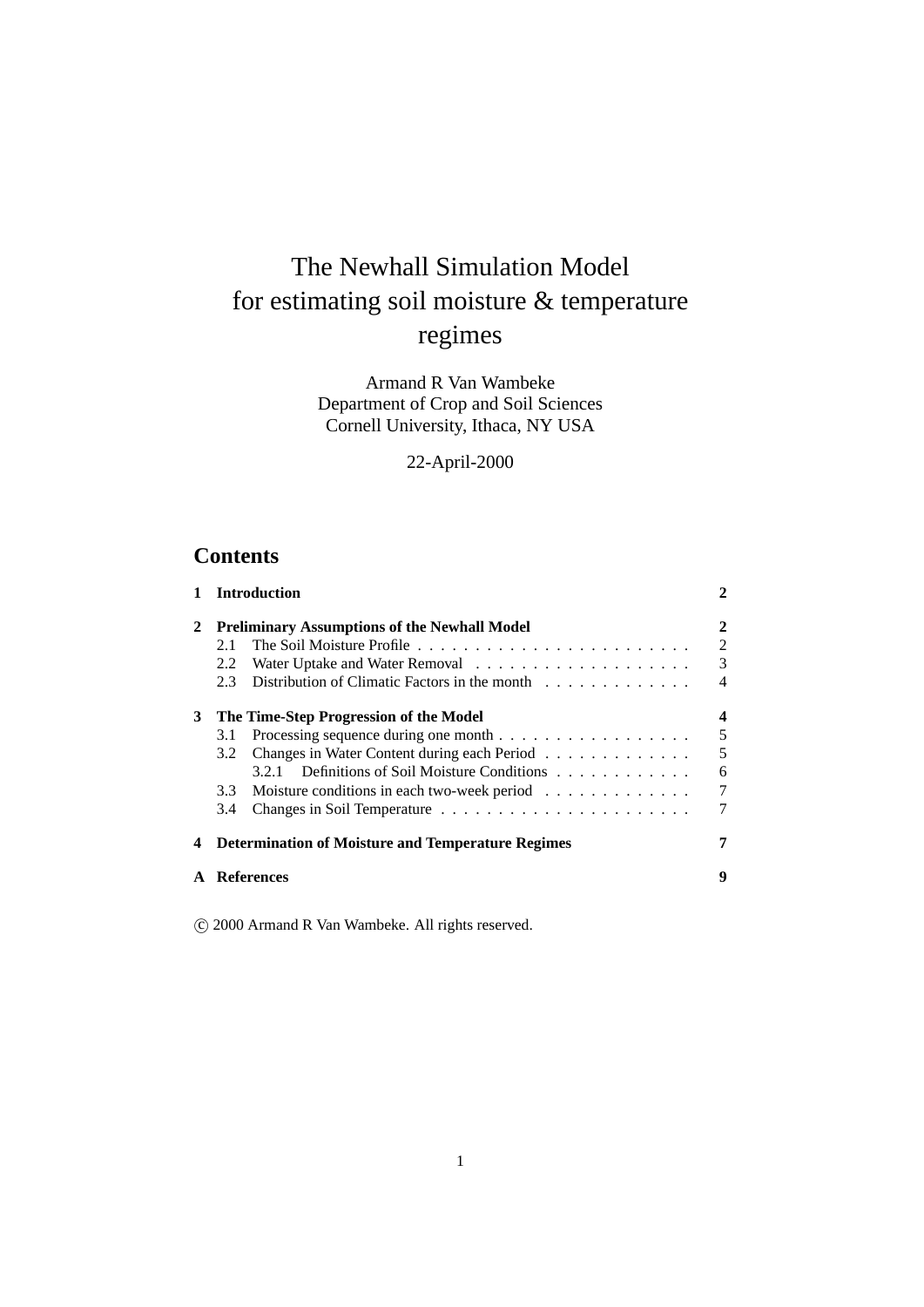### **1 Introduction**

This paper describes the rationale of two software programs that use the Newhall model for the determination of soil moisture regimes: one is written in BASIC, the other one is written in and compiled in FORTRAN 77.

This text is an excerpt of a mimeographed article by Frank Newhall [2], which explained the rationale of his soil moisture regime model that he developed in the Soil Conservation Service of USDA as a climatologist working with Guy D. Smith. The sections which follow are only a part of Newhall's paper and are limited to the description of the mechanisms that his model uses to follow soil moisture changes and identify soil moisture regimes on the basis of monthly rainfall and temperature data.

The BASIC software works with monthly input data of only one year (either one indiviual year, monthly averages of a number of years, or normal years), longitude and latitude information, and computes potential evapotranspiration according to Thornthwaite [4]. It calculates the criteria that Soil Taxonomy [3] uses to define soil moisture and soil temperature regimes and classifies the regimes according to these criteria. The original Newhall model that he wrote in COBOL used inputs of several years, calculated the criteria of each year, and computed the frequency of occurrence of each of them durimg the years that data were available. It identified the soil regimes on the basis of these frequencies. The BASIC software discussed in this paper therefore differs in its approach from the original Newhall model by using average years. Newhall actually was opposed to the use of average input data. The BASIC model however strictly follows the mechanisms that Newhall used for moisture changes in the soil profile, as well as the Soil Taxonomy definitions of the moisture and temperature regimes.

Other additions were introduced in the BASIC model. The subdivisions of the soil moisture regimes were set up by A. Van Wambeke in 1976 in a research perspective and not modified since. They do not correspond to certain subdivisions that Soil Taxonomy uses in some taxa. The BASIC model also allows changes in the water holding capacity of the soil moisture profile that can be increased to 400 mm water. Finally, a year in the BASIC software is only 360 days long and all months last 30 days.

The FORTRAN model follows Newhall's rationale entirely and works with input data of several years that are processed separately. It allows changes in the water holding capacity of the moisture profile, and changes in the factors that relate air temperatures with soil temperatures.

### **2 Preliminary Assumptions of the Newhall Model**

#### **2.1 The Soil Moisture Profile**

The soil moisture profile considered by the model extends from the surface down to the depth of an available water holding capacity ( $AWC$ ) of 200 mm ( $\approx 8$ "). The soil depth needed to achieve this  $AWC$  depends on the pore geometry of the soil, and ranges from 80 cm in a well-structured clay to 200 cm in a light sandy loam; in a wide range of medium-textured soils, the depth required is 100 to 135  $cm<sup>1</sup>$ .

The profile is divided into 8 layers each of which retains 25 mm of available water; the second and the third layer form the **moisture control section** (MCS). This is de- Moisture fined by Soil Taxonomy as the layer having an upper boundary at the depth to which a dry (tension of more than 1500 kPA) but not air dry soil will be moistened by 25 mm

Control Section

<sup>&</sup>lt;sup>1</sup>[1], Table 2.3/7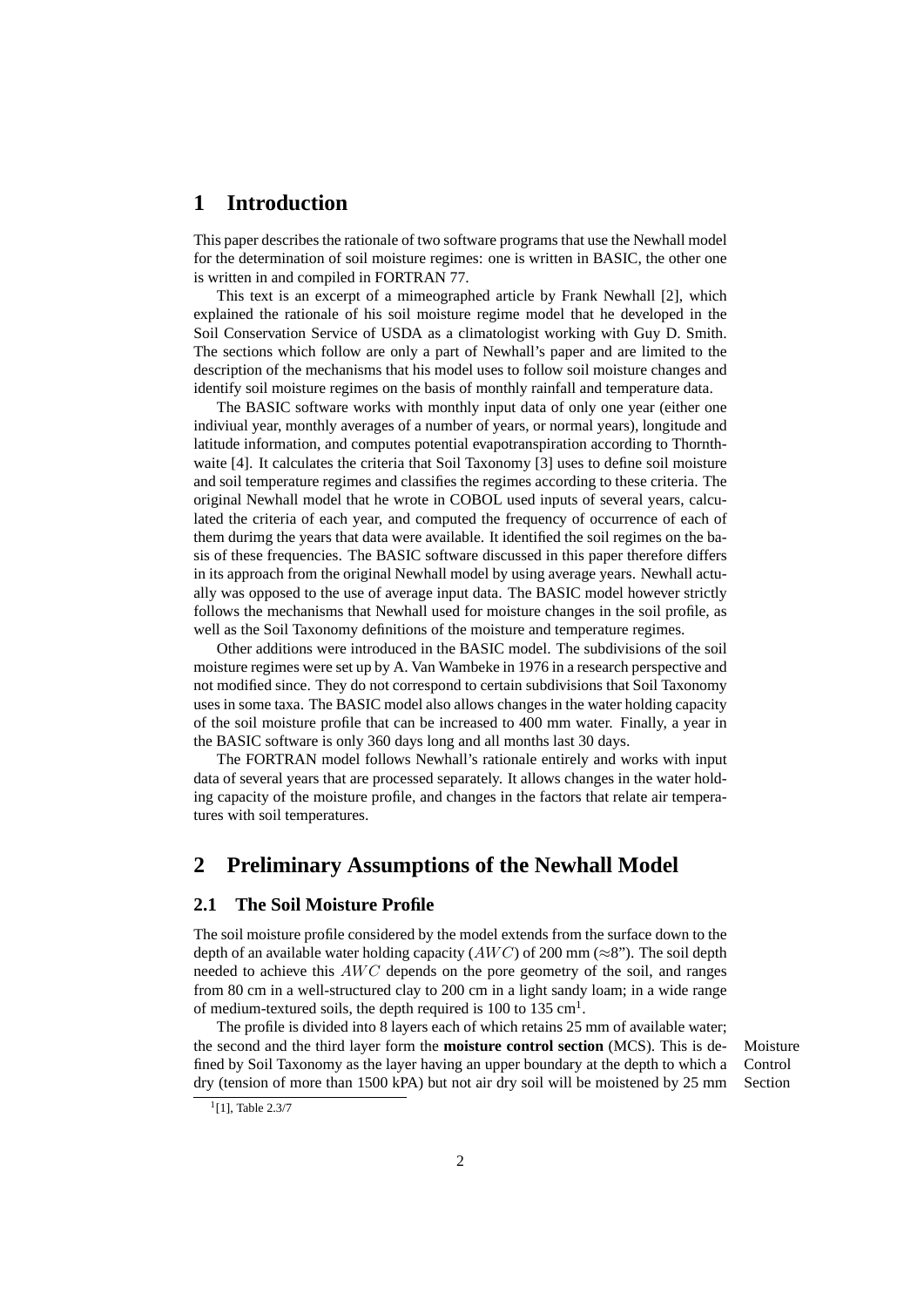of water moving downward from the surface within 24 hours. The lower boundary is the depth to which a dry soil will be moistened by 75 mm of water moving downward from the surface within 48 hours.

Figure 1 represents Newhall's soil moisture profile. The vertical axis indicates the depth of the eight layers, and the horizontal axis scales the amounts of available water present in each of them. The tension at which water is held in the profile decreases from left (**permanent wilting point**, PWP) to right (**field capacity**, FC). Each layer is divided into eight slots to form an eight by eight square matrix of 64 slots, which is designated as the *soil moisture diagram* as shown in Table 1. Each slot can be Soil Moisture filled with a value corresponding to an amount of water which can vary between 0 and Diagram 1/64th part of the total available water holding capacity, or 3.125 mm in the case of water holding capacity of 200 mm.



Figure 1: Newhall's Soil Moisture Profile

#### **2.2 Water Uptake and Water Removal**

The model simulates the **downward movement of moisture** into the soil as the progression of a wetting front; it is further referred to as *accretion*. The distance that the wetting front moves downward depends on the amount of water needed to bring all the soil above it to field capacity.

When the wetting front reaches the bottom of the profile and the complete soil moisture profile is at field capacity, the **excess water** is lost either by *percolation* or by *runoff*.

The rate of **removal of water out of the soil**, or *depletion*, depends on the energy available for moisture extraction, expressed in terms of *potential evapotranspiration*  $(PE)$  which acts on the soil and the plants growing in the soil. The energy required to remove moisture from the soil depends on the amount of water  $(AW)$  present and the forces exerted by the soil to retain it. Water is removed more readily when the soil water is at low tensions than when the water content in the profile is at a minimum.

Less energy is used by the model to remove water from the upper layers of a soil than from the lower layers. The time needed to extract water from the soil depends on the depth at which it is located; this is in line with the fact that roots are more abundant near the surface than in deeper layers.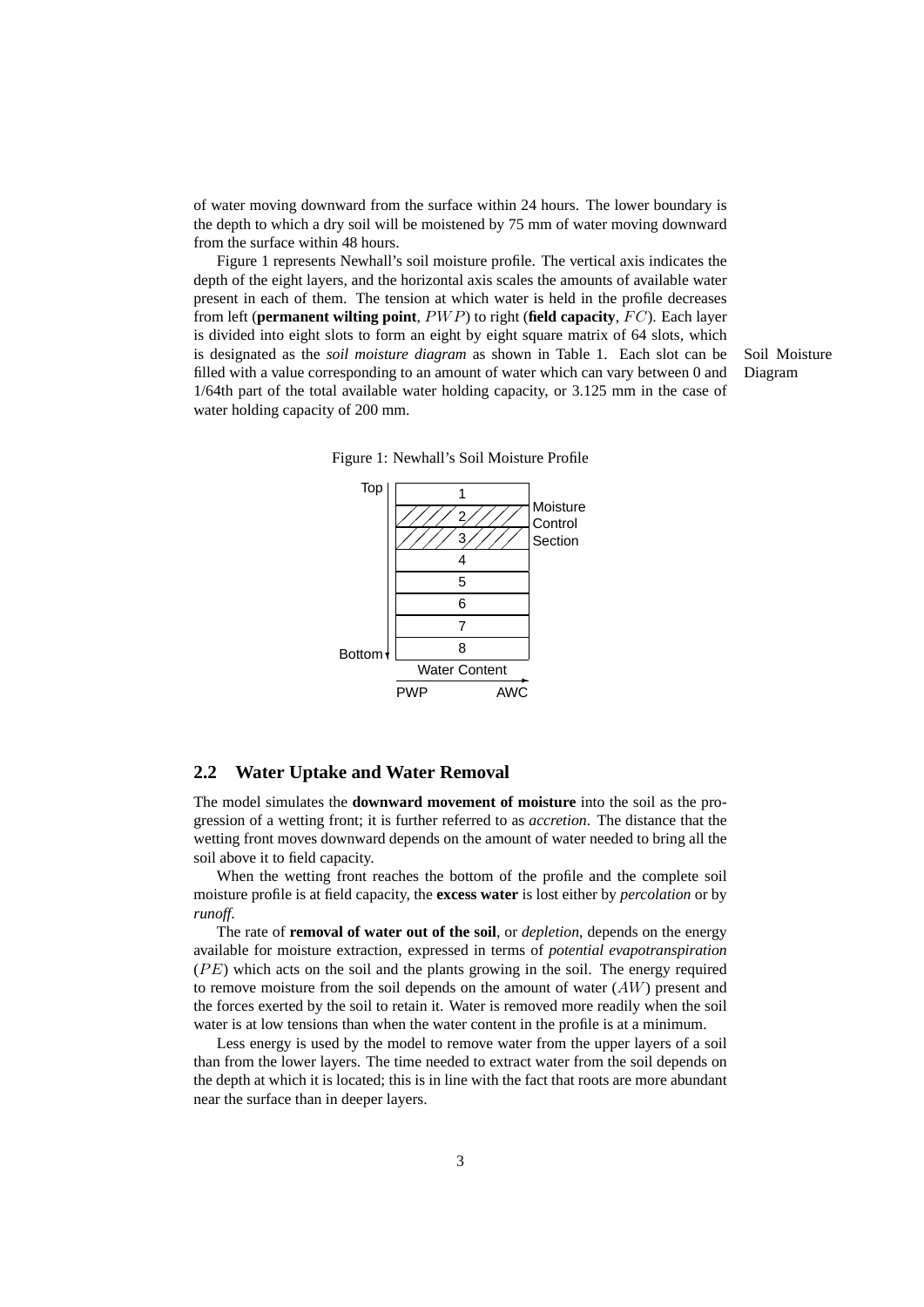Depletion continues until the soil is at wilting point, e.g. when the soil moisture tension is 1500 kPA. The amount of water held in the soil is assumed not to be reduced below the amount held at 1500 kPA.

#### **2.3 Distribution of Climatic Factors in the month**

#### **Precipitation**

The monthly precipitation  $(MP)$  is distributed in each month according to the following sequence:

- 1. One half of the monthly precipitation (HP for *heavy precipitation*) falls during one storm in the middle of the month; this moisture enters the soil immediately without losses, except when the available water capacity of the soil moisture profiles is exceeded.
- 2. One half of the monthly precipitation (LP for *light precipitation*) occurs in several light falls, and is partly lost by evapotranspiration before it enters the soil; it can only infiltrate into the soil when  $LP$  exceeds the potential evapotranspiration.

#### **Potential Evapotranspiration**

The potential evapotranspiration  $(PE)$  is assumed to be uniformly distributed during each month. Not all its energy is used to extract water from the soil. A part is used to dissipate as much light precipitation as possible before it reaches the soil. If there is surplus energy, it is used for water extraction from the profile.  $PE$  is calculated according to Thornthwaite.

### **3 The Time-Step Progression of the Model**

Each month, all of which are assumed to have 30 days, is divided into three parts. The first is a 15-day period of light precipitation  $(LP)$ , the second is the heavy rainfall  $(HP)$  which occurs at midnight between the 15th and 16th of the month, and the third corresponds to another fortnight of light precipitation.

For each of these events water is either added to the soil or extracted from it. At the completion of each step, the **moisture condition** of the soil is determined, and if it changed, the model computes the number of days that each condition prevailed in the moisture control section.

The **starting** soil moisture condition of the profile is determined by running the simulation program for a number of consecutive iterations using each time the same yearly input until the moisture content of December 30th does not differ by more than one hundredth of the content found at the same date in the immediately preceding iteration. The program then starts the diagnostic processing of monthly data with an initial amount of water in each slot equal to the one found on December 30th.

When all months are processed the soil moisture conditions for each day are combined in the **moisture condition calendar** which forms the data base for the determination of the soil moisture regime criteria according to the definitions of Soil Taxonomy.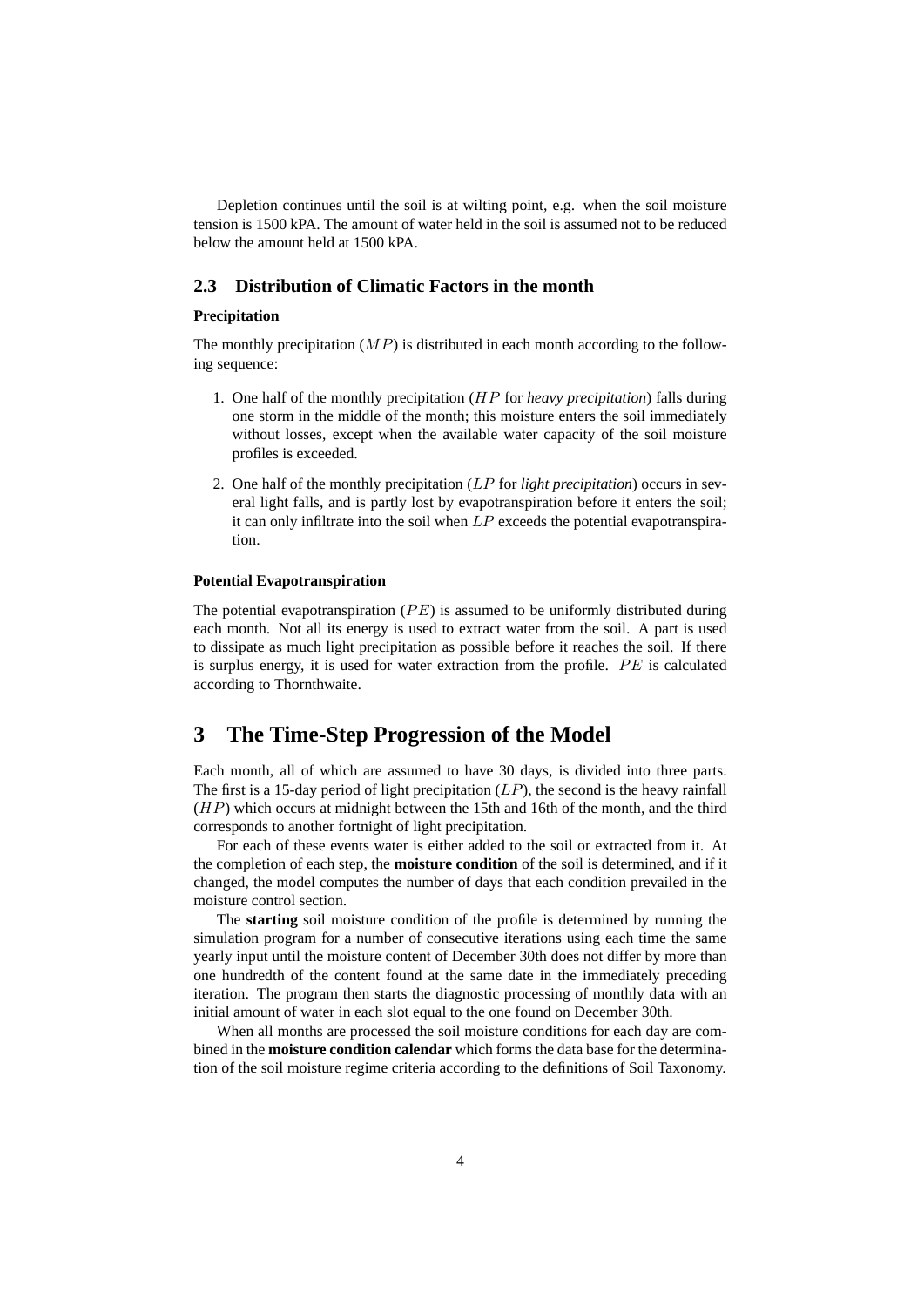#### **3.1 Processing sequence during one month**

Each **half-month interval** is processed using the following inputs: monthly precipitation  $(MP)$  and monthly potential evapotranspiration  $(PE)$ . The steps are as follows:

- 1. compute light precipitation, where  $LP = MP/2$
- 2. compute the net potential evapotranspiration ( $NPE$ ), where  $NPE = (LP PE)/2$

If  $NPE > 0$ , accretion will take place during this period; otherwise, water will be extracted from the profile.

All heavy precipitations in the middle of each month are processed by computing the heavy precipitations  $HP = MP/2$  and entering this amount in the profile as accretion.

#### **3.2 Changes in Water Content during each Period**

#### **Accretion**

To simulate the additions of moisture to the profile, water is entered in the soil in,each non-full slot following a specific order shown in the soil moisture diagram of Table 1.

| O1 | 02 | 03 | 04 | 05 | 06 | 07 | 08 |
|----|----|----|----|----|----|----|----|
| 09 | 10 | 11 | 12 | 13 | 14 | 15 | 16 |
| 17 | 18 | 19 | 20 | 21 | 22 | 23 | 24 |
| 25 | 26 | 27 | 28 | 29 | 30 | 31 | 32 |
| 33 | 34 | 35 | 36 | 37 | 38 | 39 | 40 |
| 41 | 42 | 43 | 44 | 45 | 46 | 47 | 48 |
| 49 | 50 | 51 | 52 | 53 | 54 | 55 | 56 |
| 57 | 58 | 59 | 60 | 61 | 62 | 63 | 64 |
|    |    |    |    |    |    |    |    |

Table 1: Slot Sequence during Accretion

The sequence starts with the left slot in the top row. Water is added to each successive slot in a row until the row is filled, or until the water supply is exhausted. When a row is completely full the program proceeds with the immediately underlying row, starting again on the left side of the moisture diagram. The accretion procedures in this way simulate the downward movement of a wetting front.

#### **Depletion**

The sequence for the extraction of water from the profile starts with the top right-hand slot and scans the slots in successive right-downward diagonals, as shown in Table 2

During the sequence each slot is examined, and if water is present, it is removed from it. The depletion stops when the potential evapotranspiration, or the energy it represents for the period being processed, is exhausted.

The rate of depletion is inversely proportional to the tension under which the water is held. It also varies with the depth of the layer. Both factors are taken into account in the calculations by means of the **depletion requirement diagram** which indicates the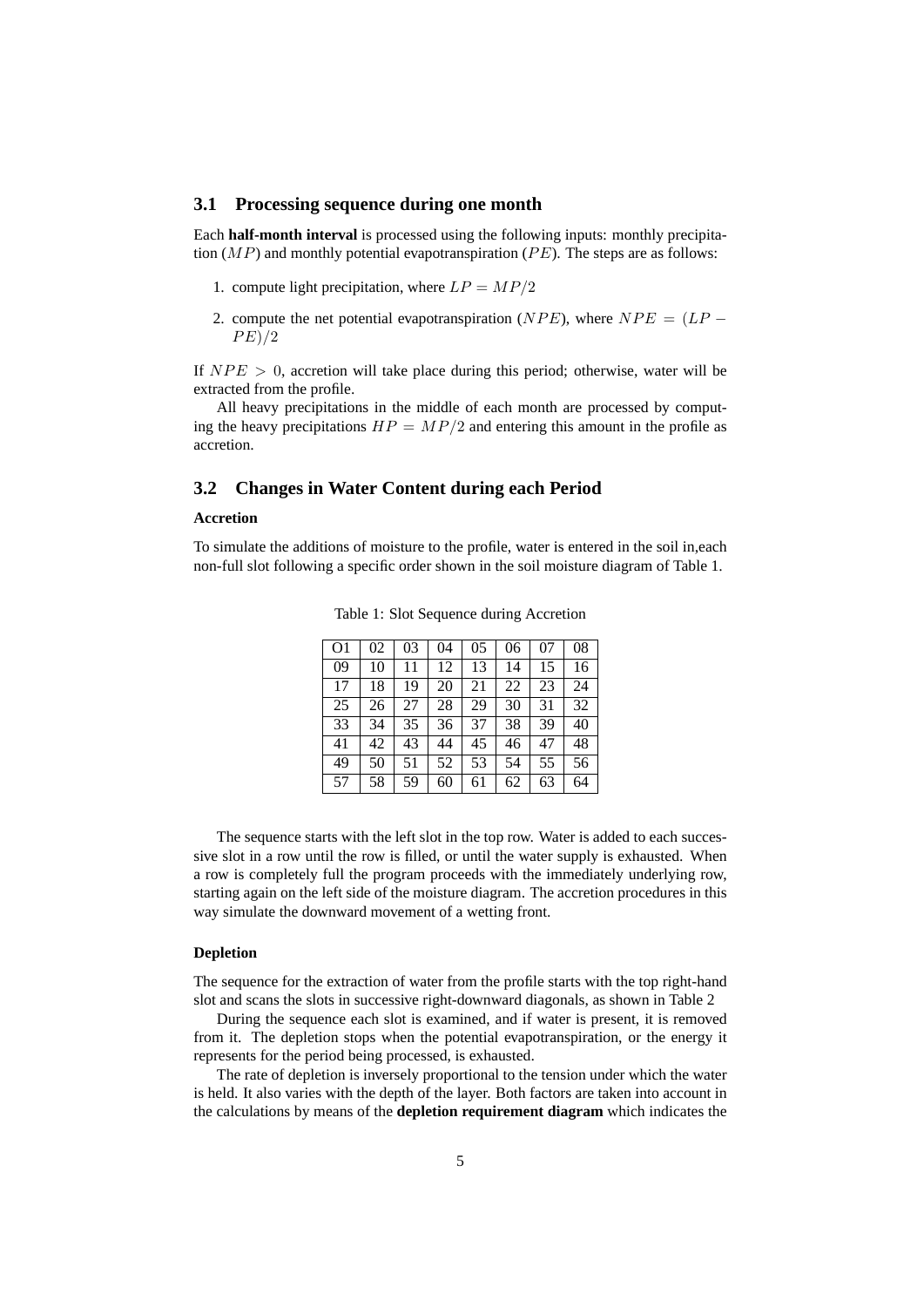Table 2: Slot Sequence during Depletion

| 29 | 22 | 16 | 11 | 07 | 04 | 02             | 01 |
|----|----|----|----|----|----|----------------|----|
| 37 | 30 | 23 | 17 | 12 | 08 | 0 <sub>5</sub> | 03 |
| 44 | 38 | 31 | 24 | 18 | 13 | 09             | 06 |
| 50 | 45 | 39 | 32 | 25 | 19 | 14             | 10 |
| 55 | 51 | 46 | 40 | 33 | 26 | 20             | 15 |
| 59 | 56 | 52 | 47 | 41 | 34 | 27             | 21 |
| 64 | 63 | 61 | 58 | 54 | 49 | 43             | 36 |

value by which a unit of energy (expressed as evapotranspiration) has to be multiplied to extract one unit of water from the soil. This matrix of values is given in Table 3.

| 1.65 | 1.40 | 1.23 | 1.13 | 1.05 | 1.00 | 1.00 | 1.00 |
|------|------|------|------|------|------|------|------|
| 2.07 | 1.69 | 1.46 | 1.26 | 1.15 | 1.07 | 1.02 | 1.00 |
| 2.68 | 2.14 | 1.74 | 1.46 | 1.28 | 1.17 | 1.09 | 1.00 |
| 3.58 | 2.80 | 2.22 | 1.78 | 1.49 | 1.31 | 1.19 | 1.11 |
| 4.98 | 3.80 | 2.93 | 2.30 | 1.84 | 1.53 | 1.34 | 1.21 |
| 5.00 | 5.00 | 4.03 | 3.07 | 2.38 | 1.89 | 1.57 | 1.37 |
| 5.00 | 5.00 | 5.00 | 4.31 | 3.22 | 2.47 | 1.95 | 1.61 |
| 5.00 | 5.00 | 5.00 | 5.00 | 4.62 | 3.39 | 2.57 | 2.01 |

Table 3: Depletion Requirements

The processing continues until the entire evapotranspiration potential has been used, or until all slots have been set to zero. In the latter case any remaining depletion amount is not carried forward but is discarded.

#### **3.2.1 Definitions of Soil Moisture Conditions**

Soil Taxonomy recognizes three **soil moisture conditions**. They are diagnostic for determining the moisture regime of a pedon, and are evaluated in the moisture control section.

- 1. The moisture control section is *dry in all parts*. It is also called *completely dry*. soil The Newhall model accepts this condition when the leftmost slots numbered 09, 17, and 25 in Table 1 are all empty.
- 2. The moisture control section is *moist in all parts*, or *completely moist*. The soil Newhall model defines this condition when none of the leftmost slots numbered 09, 17, 25 in Table 1 is empty.
- 3. The moisture control section is *dry in some parts* or *moist in some parts*. It is also soil called *partly dry* or *partly moist*. The Newhall model considers this condition only when the moisture control section does not fulfill the requirements for (a) nor (b), e.g. when it is neither completely dry nor completely moist.

completely dry

completely moist

partly moist, partly dry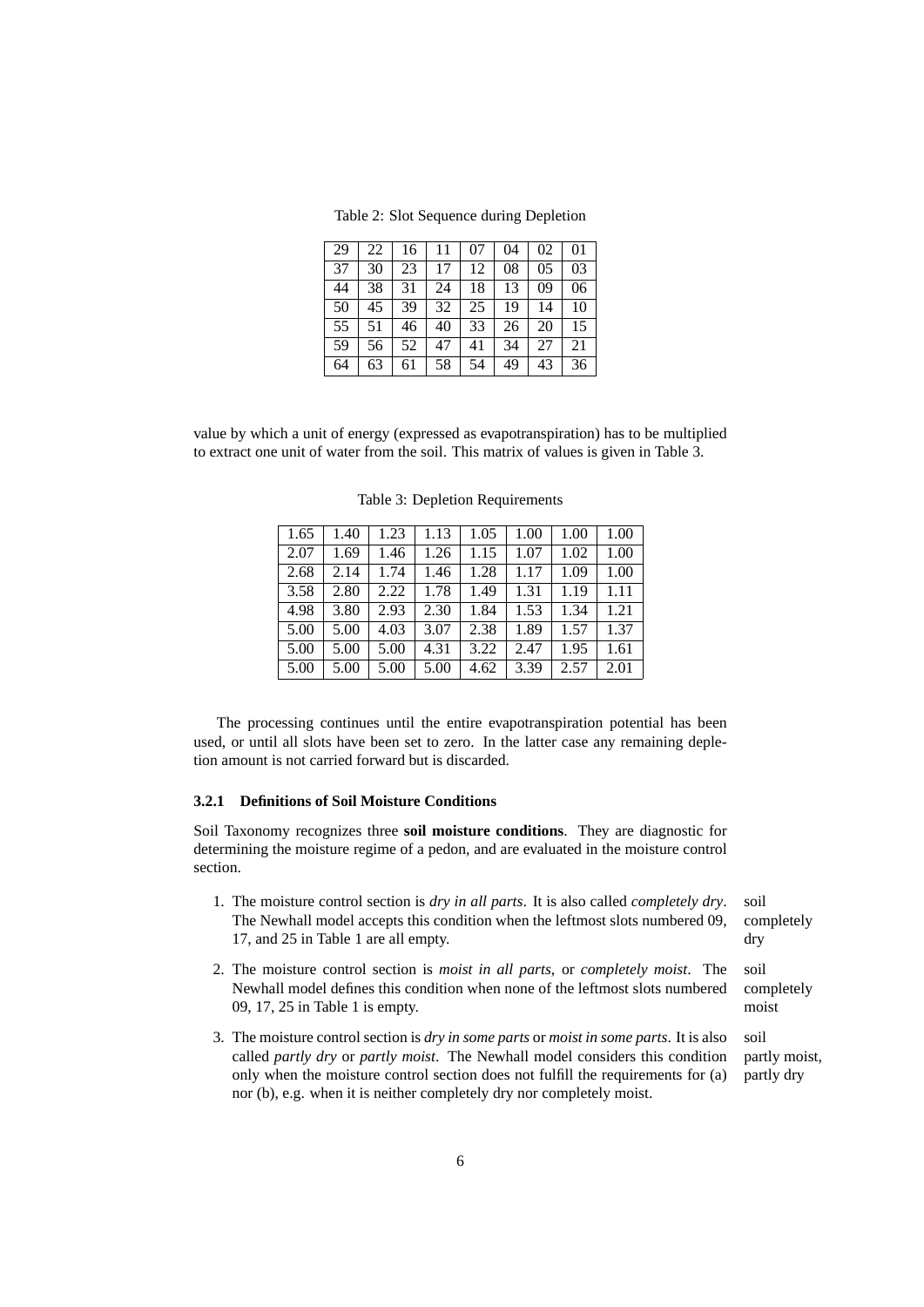The Newhall model includes slot 25 which is located outside the moisture control section (MCS) to determine the soil moisture condition. In an accretion step this slot signals that the MCS is completely full. In a depletion sequence it increases the amount of water which has to be extracted from the soil before a change to the completely dry condition is recorded. The inclusion of slot 25, and the diagonal extraction pattern, compensate in part for the fact that the model ignores all upward movements of water in the soil which in reality participates in the moisture supply to the MCS.

#### **3.3 Moisture conditions in each two-week period**

If the moisture condition changes during a period of light precipitation, the relative durations of each moisture condition is computed using the following equations:

$$
DX = 15 \cdot RPEX/NPE
$$

where  $DX$  is the duration in days of condition X, and  $RPEX$  is either the amount of potential evapotranspiration needed to change this condition into the next one during a depletion phase (for example from completely moist to partly moist) or rainfall during an accretion phase.  $NPE$  is the potential evapotranspiration (or rain) which was available during the half-month being processed.

The duration of the moisture condition which ends a half month is calculated by difference, or

$$
DE = 15 - DX - DX2
$$

where  $DE$  is the duration of the soil moisture condition which ends the half month, and where  $DX$  and  $DX2$  are the durations of the preceding conditions.

#### **3.4 Changes in Soil Temperature**

The definitions of both soil moisture and temperature regimes require the calculation of the periods when soil temperature is above or below certain critical values, e.g.  $6^{\circ}$ C or  $8^{\circ}$ C, as given in the definitions.

The beginning and ending dates of the period when the soil temperature is above or below a given critical value are approximated from the sequence of mean monthly temperatures.

The onset of a period when the soil temperature *rises above* a critical level is obtained by linear interpolation between the 15th day of each month; 21 days are then added to this date to compensate for the time lag between air and soil temperature at 50cm.

The onset of a period when the soil temperature *falls below* a critical level is obtained by linear interpolation between the 15th day of each month; 10 days are then added to this date to compensate for the time lag between air and soil temperature at 50cm; this lag is about half of the lag when the soil is warming up. This is because the soil is usually wetter when warming up than when cooling down, and so has a higher thermal capacity.

### **4 Determination of Moisture and Temperature Regimes**

The model in the BASIC software processes the monthly data of one year and computes a calendar in which the moisture condition of each day is recorded. For the calculations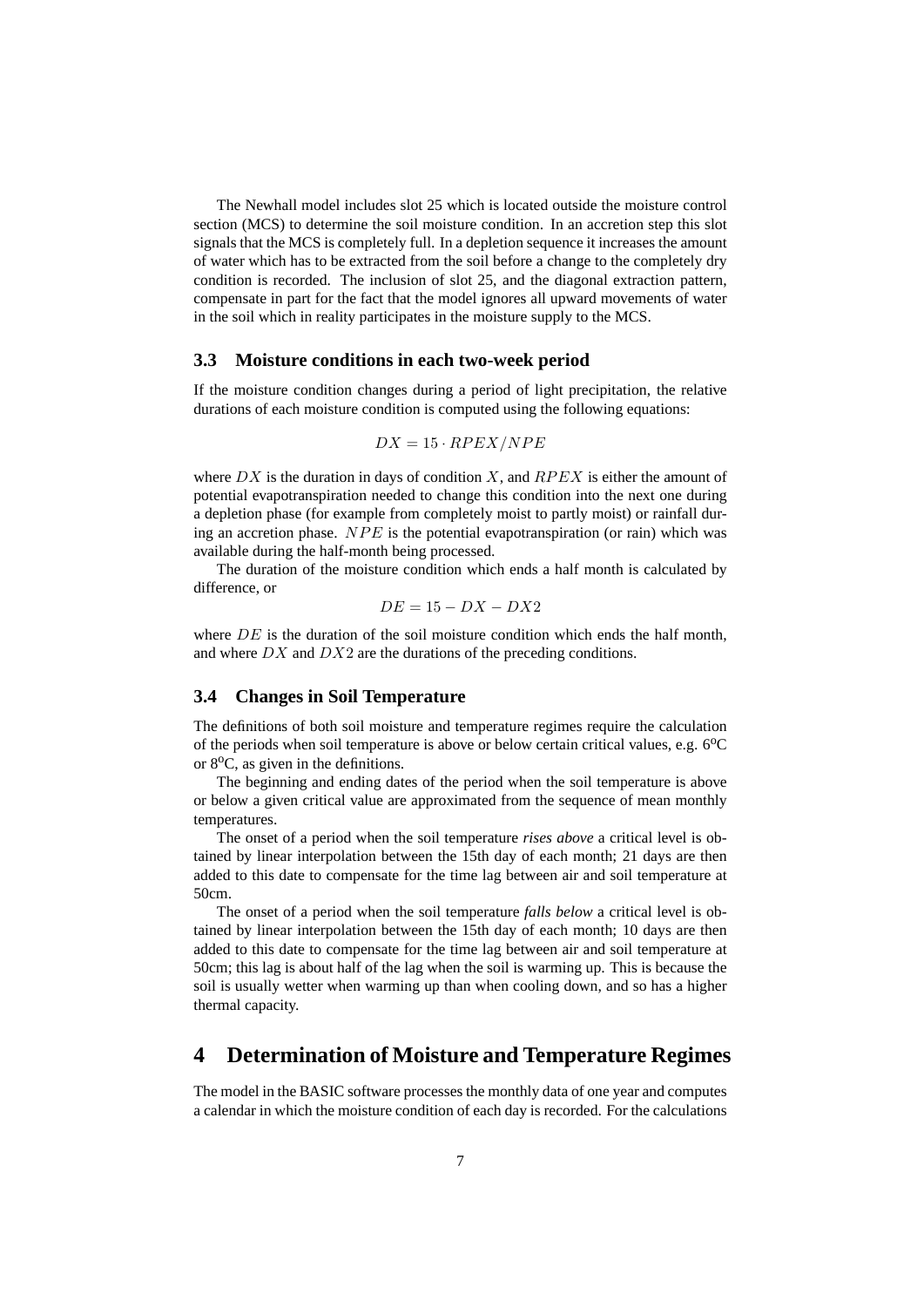of lengths of periods of soil conditions that extend across calendar years, the model attaches an identical second year to the input.

The two-year calendars are then scanned and the number of consecutive or cumulative days during which given soil climatic conditions prevail are calculated. These are included in the output, and listed in the tables.